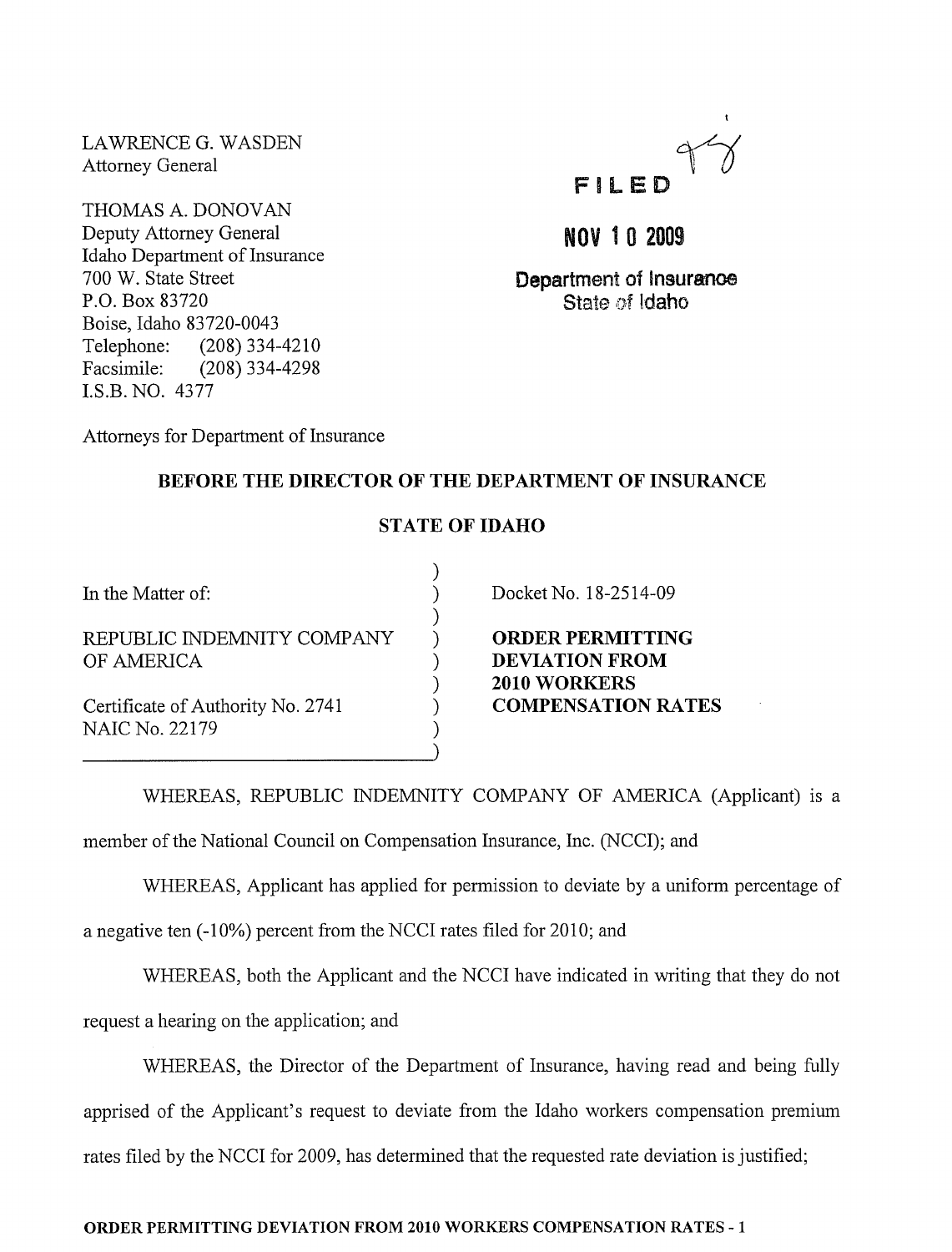NOW, THEREFORE, IT IS HEREBY ORDERED that, pursuant to Idaho Code § 41- 1614, the Applicant's request for a uniform percentage deviation of a negative ten  $(-10\%)$ percent from the workers compensation rates filed by the NCCI for 2010, exclusive of terrorism rates, is GRANTED. This deviation from the Idaho workers compensation premium rates filed by the NCCI for 2010 shall take effect January 1, 2010, and shall remain in effect for one year from that date unless terminated sooner with the approval of the Director.

DATED this  $\mathbb{O}^{\mathbb{H}}$  day of November 2009.

William few

Director

### **NOTIFICATION OF RIGHTS**

This is a final order of the agency. Any party may file a motion for reconsideration of this final order within fourteen (14) days of the service date of this order. The agency will dispose of the petition for reconsideration within twenty-one (21) days of its receipt, or the petition will be considered denied by operation of law. See Section 67-5246(4), Idaho Code.

Pursuant to Sections 67-5270 and 67-5272, Idaho code, any party aggrieved by this final order or orders previously issued in this case may appeal this final order and all previously issued orders in this case to district court by filing a petition in the district court of the county in which:

- 1. A hearing was held
- ii. The final agency action was taken,
- iii. The party seeking review of the order resides, or operates its principal place of business
- iv. The real property or personal property that was the subject of the agency action is located.

#### ORDER PERMITTING DEVIATION FROM 2010 WORKERS COMPENSATION RATES - 2